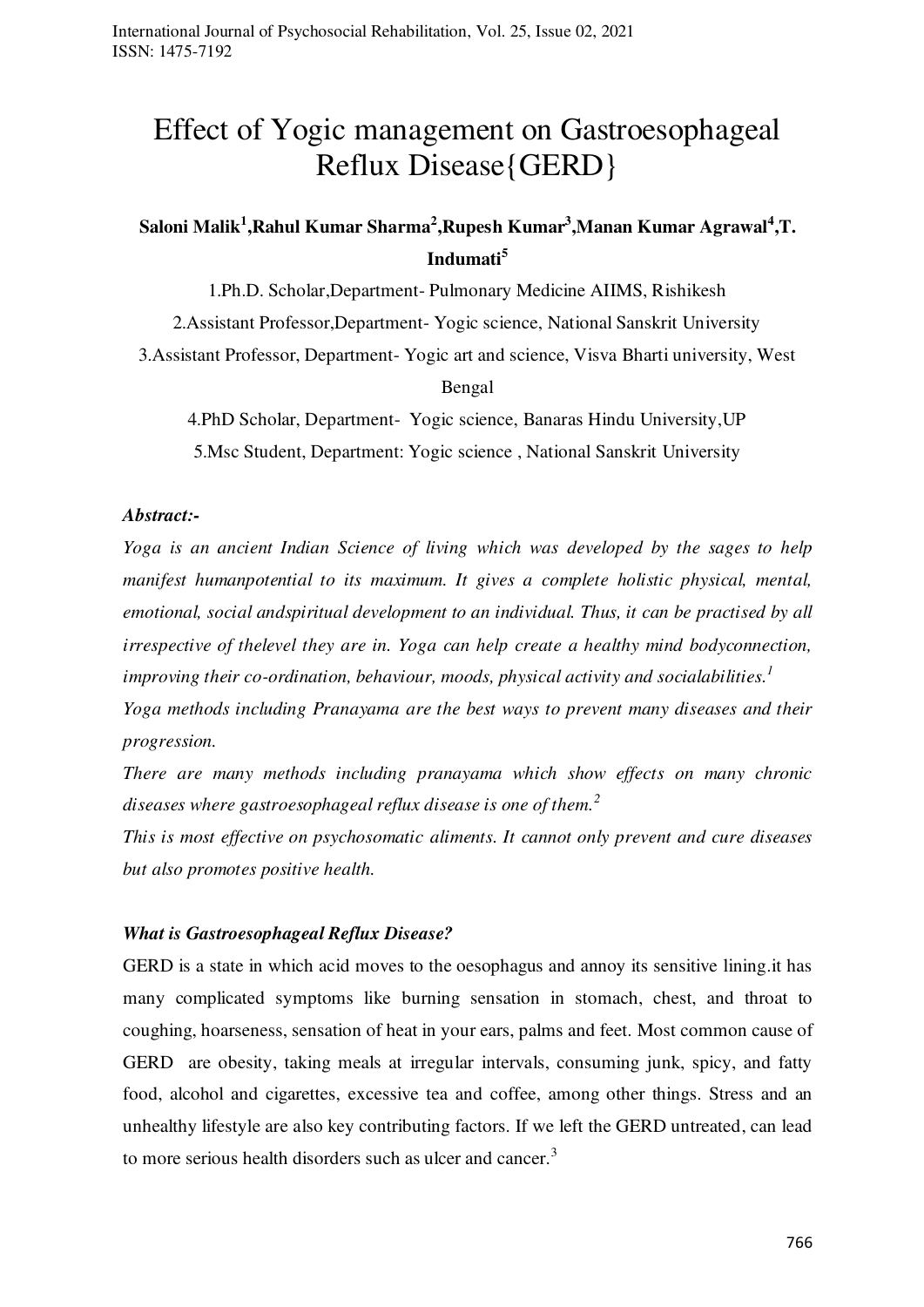International Journal of Psychosocial Rehabilitation, Vol. 25, Issue 02, 2021 ISSN: 1475-7192

# *Root of GERD –*

The most common reason of acid reflux and GERD is a faulty lower oesophageal sphincter. Other reason included:

Diet: -consumption of large amount of food and caffeine sources increase the chances of GERD and food like citrus, fat, or spices induce acid reflux.

**Acid Content:** - An increment amount of acid in the stomach can cause GERD.

**Lifestyle:**-consumption of Alcohol and smoking, wearing tight clothes cause acid reflux.

**Obesity:** - The excessive fat in obese individuals can put pressure on the stomach and may dislocate the LES. It can also put pressure on the valve, forcing it open and causing acid reflux. $5-7$ 

# *Sign of GERD -*

Common signs of GERD include -

- A burning sensation in your chest (heartburn), usually after eating, which might be worse at night
- Chest pain
- heavy swallowing
- Regurgitation of food or sour liquid
- Sensation of a lump in your throat

If you faced acid reflux in night time, you mayexperience: -

- Chronic cough
- Laryngitis
- New or worsening asthma
- $\bullet$  interrupt sleep<sup>8</sup>

# *Yoga for GERD: -*

Yoga is one of the most efficient and natural cures for acidity. It is also one of the easiest and quickest ways to not only overcome the effects of acid reflux but also helps strengthen your digestive system. Yoga poses to cure acidity and gas are simple and can be practiced daily at home. These are some specific practices for upper digestive disorders :-

#### *Asanas: -*

Utthanpadasana,Trikonasana, Paschimottanasana, Vajrasana, Bhujangasana, Ardhamatseyendrasana, Ustrasana,SuryaNamskara.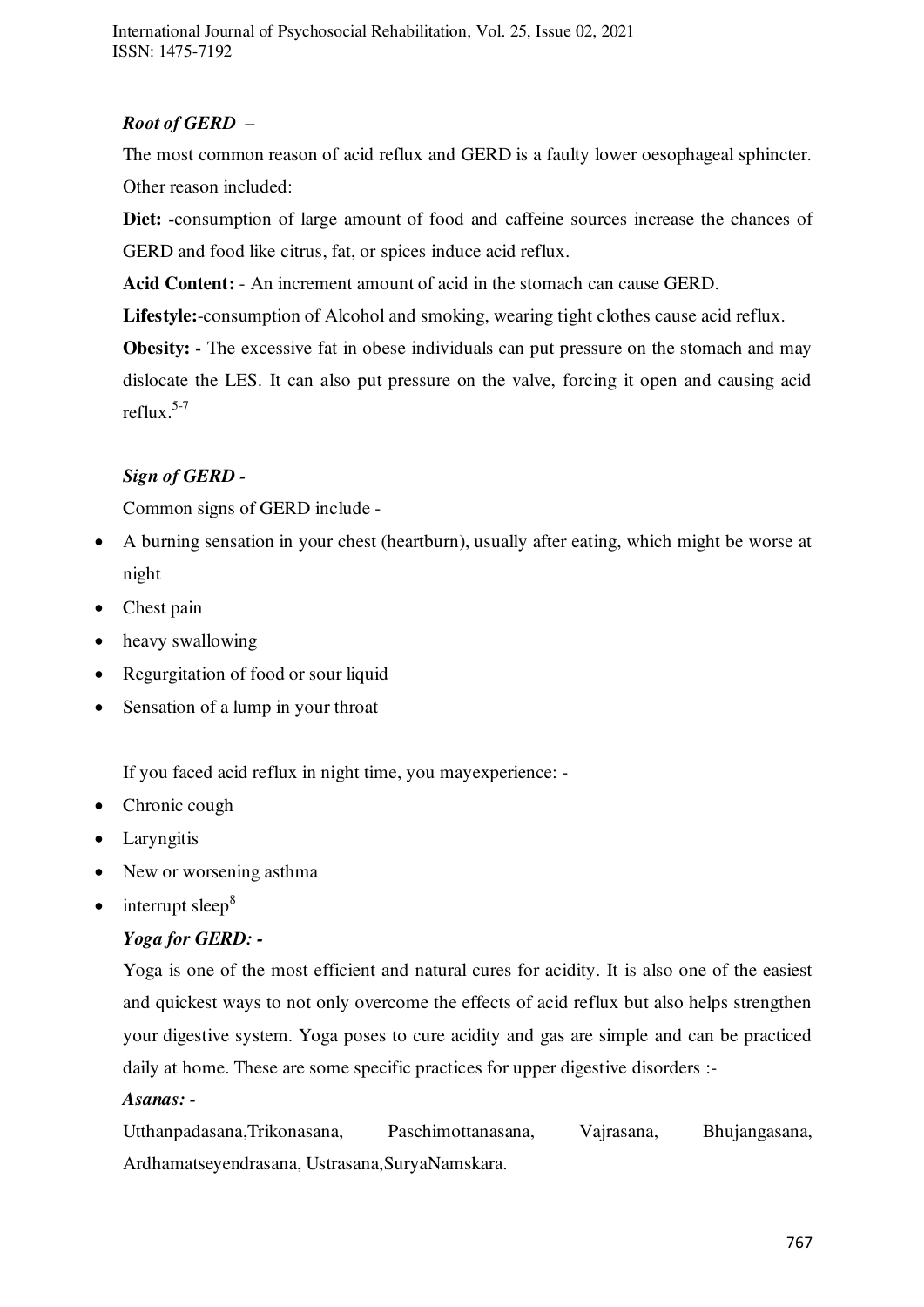International Journal of Psychosocial Rehabilitation, Vol. 25, Issue 02, 2021 ISSN: 1475-7192

#### *Pranayama: -*

Nadishodhana, Bhramari

#### *Kriyas: -*

Kapalabhati, Agnisara, Vamana Dhauti, laghushankhaprakshalana

#### *Relaxation: -*

Yoga Nidra

### **Possible mechanism:-**

**Targeting sphincter: -** LES and crural diaphragm are two internal and external sphincters respectively works as antireflux barriers.<sup>[14]</sup> The untoned sphincter may be toned up through yoga as it works upon the skeleton as well as smooth muscles. Yogic breathing exercises like *kapalbhati* and *nadishodhan* along with *agnisara kriya* allow the maximum use of phrenic muscle  $^{[15]}$  and tones it up which may help in reducing the backflow of the stomach content to the esophagus. A case report by Dharmesh et al.  $[16]$  reported a decrease in the severity of GERD after 6 months of practice of *kapalabhati*and *agnisara kriya* by a 62 years old person.

**Targeting hyperacidity: -** Hyperacidity may be predominant contributing factor to GERD which is known as a *pitta* aggravated *dosha* in *Ayurveda* and is treated by *Virechana.* The Yogic technique of *Laghushankhaprakshalana*resembles to the *Virechana karma* as both are aimed to clean the entire digestive tract. [17] Frequent administration of *vamanadhauti* may also help to relieve from the symptom as it washes out the stomach. The water helps to expel the acid, undigested and fermented food out and salt inhibits the gastric acid secretion. [18]

**Targeting obesity and muscles tone: -** The mass and strength of skeletonmuscles are decreased in sarcopenia which is reported as an independent predictor of GERD whereas sarcopenic obesity is associated with Erosive reflux disease (ERD), a subcategory of GERD.  $[19]$  The muscles tone can be achieved back by certain asanas which are mainly focused to the abdominal region like uttanapadasana, trikonasana, pashchimottanasana, vajrasana, bhujangasana, ardha-matsyendrasana, ushtrasana and suryanamaskara. These asanas strengthen the abdominal muscles, reduce the waistline fat and massage the internal organs. [18]

#### **Targeting stress: -**

Long term stress may be a factor associated with the onset of the problem but it is not clear yet. However, studies suggest that stress may exacerbate the symptoms in the patients with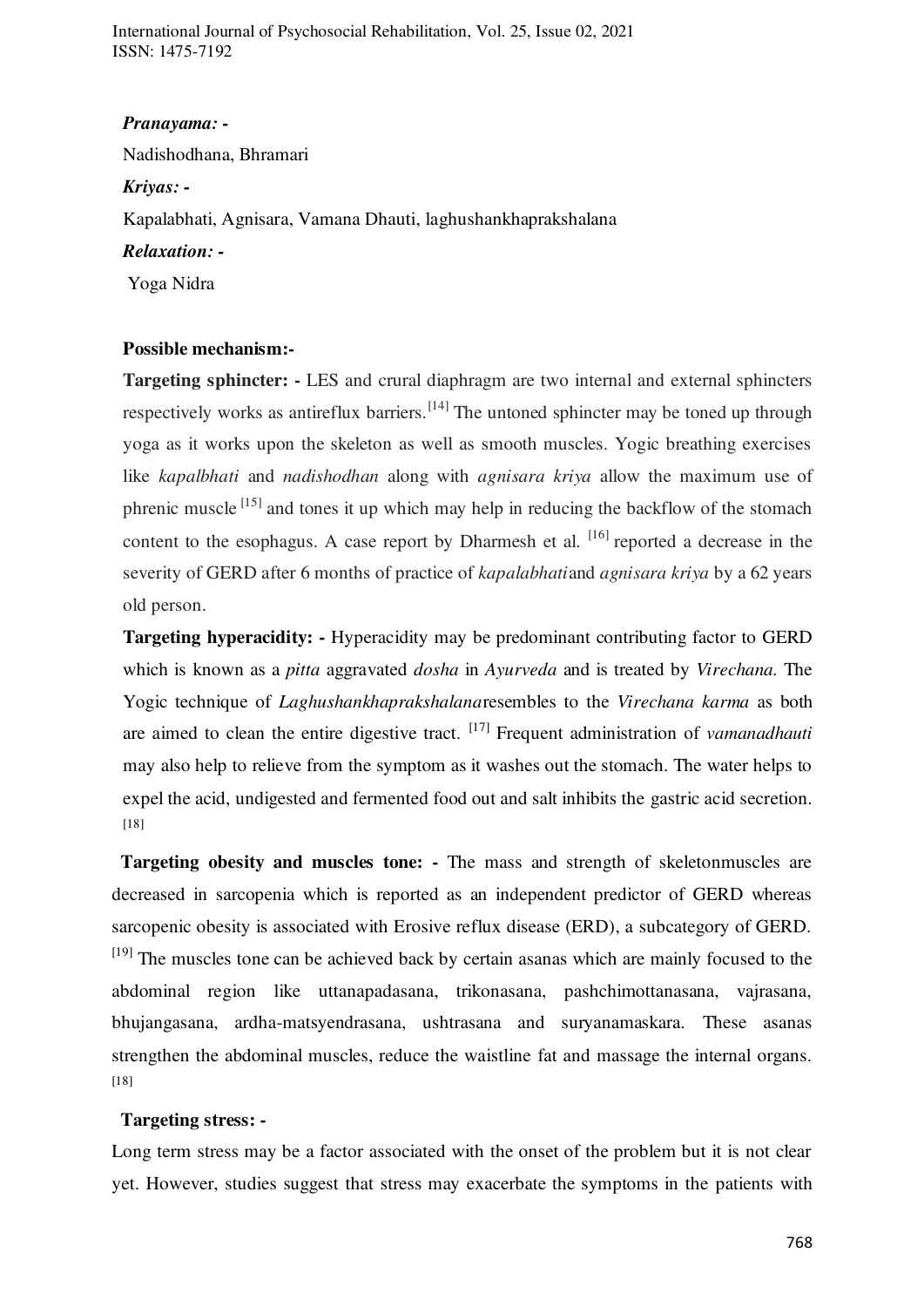GERD. [20] In a systematic review [21]*bhramari pranayama* is found to be effective in combating stress. *Yoga nidra* is also a *pratyahara* technique which is helpful to decrease the level of stress as reported by the Ruchika et. Al.  $[22]$ 

## *Yogic principles of healthy living: -*

"Health is wealth" is a known fact.To achieve a healthy lifestyle we have to follow healthy entails.Now a days biggest issue is a bad lifestyle that requires changes to attain a healthy lifestyle.Yoga improves lifestyle and it shows a great effect on a proper and healthy lifestyle.Ther are some components:-

*Achara –*Achara means our lifestyle firstly for being a good mental health we have to comes from a right achara.yoga releases the stress.yoga included asanas,pranayama,mudra and bandh on a regular basis.Cardio disease is one of the main disease which is caused by our lifestyle.

*Vichara –*Vichar means our thoughts for a better intellectual health we have to think positive for our right vichar (thoughts). Positive thoughts and positive attitude towards life is a medicine for well-being.A balanced state of mind is obtained by following the moral restraints and ethical Observances (Yama -Niyama).

*Ahara –* "Annam Brahma" – Food is Brahma. Yoga emphasizes need for a healthy, nourishing diet that has no adequate intake of fresh water along with intake of fresh balanced food. It is important to be aware of the need of satwik food [Green salads, sprouts, fruits, unrefined cereals etc..] prepared and served with love and affection. Yoga recommends mitahara that if stomach is divided into 4 parts 2 parts should be filled with food, 1 part with water and the remaining one part should be left empty.

*Vihara –* "better emotional health through vihara" – one shouldnot go to polluted areas over straining is not good for health, not stick on to one's own rules, mixing with

# *Conclusions: -*

Yoga may not give immediate and instant results as allergenic medicines gives, but précised regularly over a period of time it can cure and prevent many diseases. This is most effective on psychosomatic aliments. It cannot only prevent and cure diseases but also promotes positive health. Yoga has wide scope, it improves health of all alike (young, old, district, diseased or week) and wards of diseases provided properly abide by the rules and regulations.

Thus yoga acts as a tool for preventing diseases and promoting & restoring health.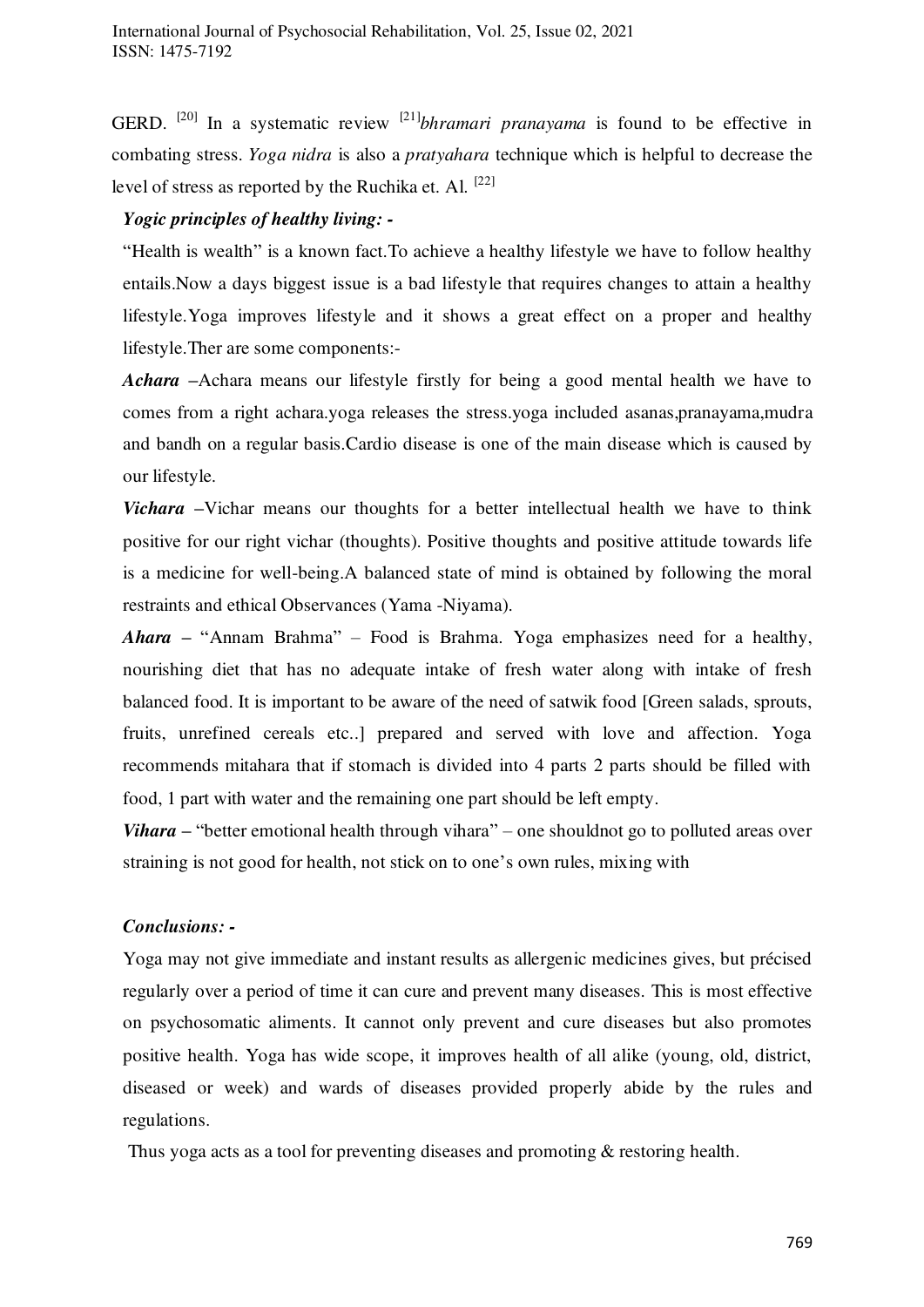International Journal of Psychosocial Rehabilitation, Vol. 25, Issue 02, 2021 ISSN: 1475-7192

#### *Acknowledgement*

Financial support and sponsorship:

Nil

Conflicts of interest:

There is no conflicts of interest.

#### *References:-*

- 1) Setia G, Bhavanani AB, Ramanathan M. YOGA FOR GASTRO INTESTINAL PROBLEMS IN CHILDREN WITH SPECIAL NEEDS. Advisory Panel.:91.
- 2) Chodos A, Gandhi D, Peyton A, Bajwa Q, Keshav R, Chatterjee T, Brelvi Z. Can Yoga Be Used to Treat Gastroesophageal Reflux Disease (GERD)?: 466. American Journal of Gastroenterology. 2011 Oct 1;106:S182.
- 3) Deshpande S. Yoga and GERD.
- 4) Clarrett DM, Hachem C. Gastroesophageal Reflux Disease (GERD). Mo Med. 2018 May-Jun;115(3):214-218. PMID: 30228725; PMCID: PMC6140167.
- 5) Olmos JA, Piskorz MM, Vela MF. Revisiónsobreenfermedad por reflujogastroesofágico (ERGE) [Gastroesophageal Reflux Disease Review (GERD)]. Acta Gastroenterol Latinoam. 2016 Jun;46(2):160-72. Spanish. PMID: 28704024.
- 6) Olmos JA, Piskorz MM, Vela MF. Revisiónsobreenfermedad por reflujogastroesofágico (ERGE) [Gastroesophageal Reflux Disease Review (GERD)]. Acta Gastroenterol Latinoam. 2016 Jun;46(2):160-72. Spanish. PMID: 28704024.
- 7) Kellerman R, Kintanar T. Gastroesophageal Reflux Disease. Prim Care. 2017 Dec;44(4):561-573. doi: 10.1016/j.pop.2017.07.001. Epub 2017 Oct 5. PMID: 29132520.
- 8) Gyawali CP, Kahrilas PJ, Savarino E, Zerbib F, Mion F, Smout AJPM, Vaezi M, Sifrim D, Fox MR, Vela MF, Tutuian R, Tack J, Bredenoord AJ, Pandolfino J, Roman S. Modern diagnosis of GERD: the Lyon Consensus. Gut. 2018 Jul;67(7):1351-1362. doi: 10.1136/gutjnl-2017-314722. Epub 2018 Feb 3. PMID: 29437910; PMCID: PMC6031267.
- 9) Richter JE, Rubenstein JH. Presentation and Epidemiology of Gastroesophageal Reflux Disease. Gastroenterology. 2018 Jan;154(2):267-276. doi: 10.1053/j.gastro.2017.07.045. Epub 2017 Aug 3. PMID: 28780072; PMCID: PMC5797499.